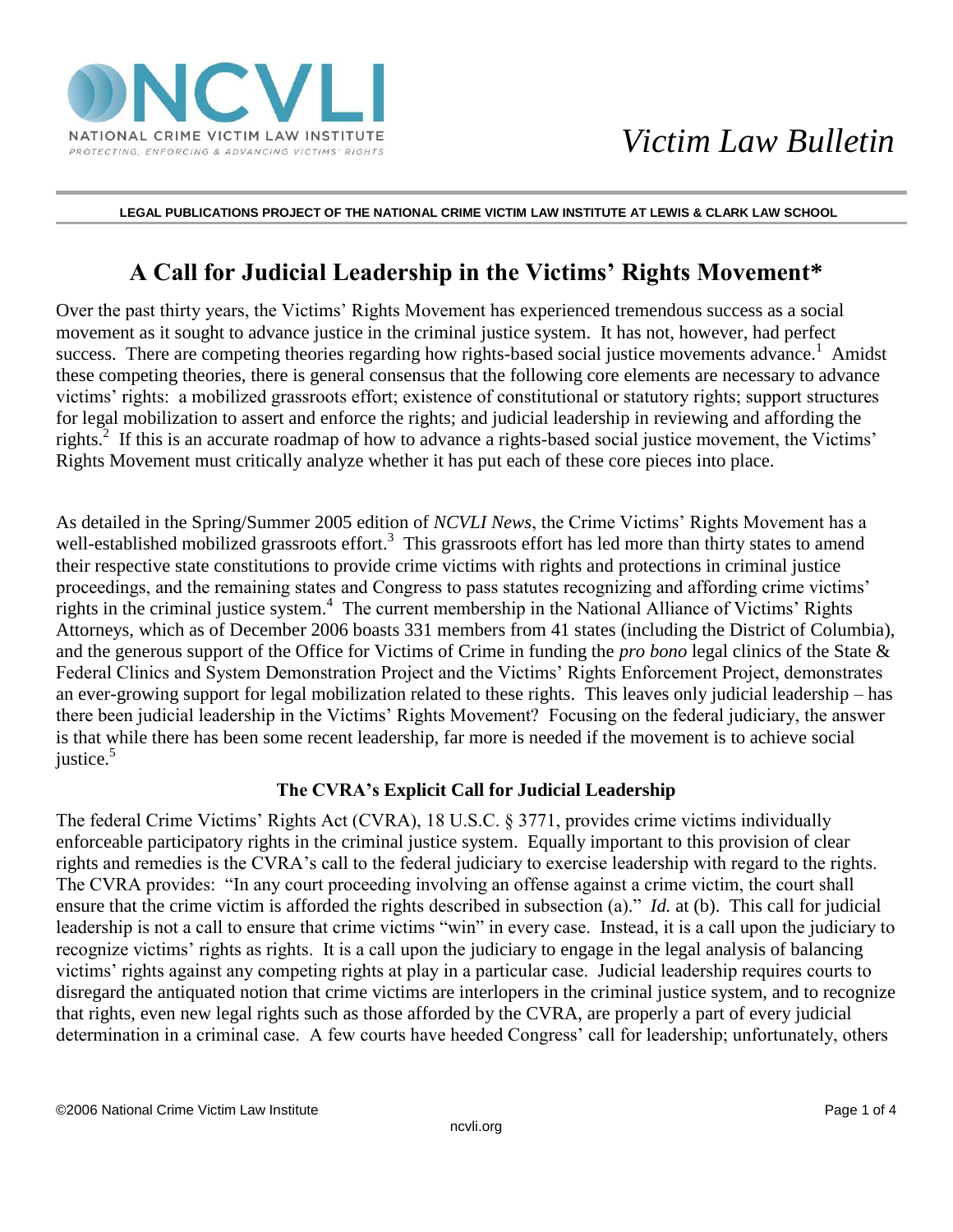have failed to do so. Outlined below are four cases in which the CVRA's call for judicial leadership has been answered, and one example of where it was ignored.

# **The Courts' Responses**

In *United States v. Heaton*, \_\_\_ F. Supp. 2d \_\_\_ 2006 WL 3072573 (D. Utah. Oct. 24, 2006), defendant was charged with using a means of interstate commerce to entice an individual under the age of 18 to engage in unlawful sexual activity. The United States filed a one sentence motion for leave to dismiss the charge without prejudice, averring that the dismissal was "in the interest of justice." *Id.* at \*1. The court noted that under the CVRA victims have the right "to be treated with fairness and with respect for dignity and privacy" and, citing Black's Dictionary, stated that to be treated with fairness means "treating them 'justly' and 'equitably.'" *Id.* at \*2. Finding that the victim's right to be treated with fairness extended to courts' decisions regarding dismissal of indictment, the court stated that "[i]t is hard to understand how a victim would be treated with fairness if the court acted precipitously to approve dismissal of a case without even troubling to consider the victim's views." *Id.* Thus, the court went on, "[w]hen the government files a motion to dismiss criminal charges that involve a specific victim, the only way to protect the victim's right to be treated fairly and with respect for her dignity is to consider the victim's views on the dismissal." *Id.* The court then directed the government to the provision in the CVRA that guarantees victims the right to confer with the attorney for the government, and required that in its re-filing the government recount both that the victim had been consulted regarding the dismissal and the victim's views on the matter. *Id.*

Second, in *United States v. Wood*, CR. No. 05-00072DAE, slip op. at 2 (D. Haw. July 17, 2006), Defendant was found guilty of one count of fraud and sentencing was scheduled. The government moved to continue sentencing because the individual victims were scheduled to be out of the country on the scheduled date. *Id.* Defendant objected, arguing that the corporation, not the individuals, was the victim. *Id.* The court found that the individuals, as well as the corporation were victims of defendant's action. *Id.* at 3. Citing the CVRA, the court noted that crime victims have the right to be reasonably heard and that the "CVRA was enacted to make crime victims full participants in the criminal justice system." *Id.* Noting "the importance of victim allocution as embodied by the CVRA," the court granted the government's motion. *Id.* at 4.

Third, in *Kenna v. United States District Court for the Central District of California*, 435 F.3d 1011 (9th Cir. 2006), Moshe and Zvi Leichner, father and son, defrauded numerous victims out of nearly \$100 million. After each defendant pleaded guilty, more than sixty victims submitted written impact statements, and at Moshe's sentencing, several victims, including Mr. Kenna, delivered an oral impact statement. *Id.* at 1013. At Zvi's sentencing, which was three months later, Mr. Kenna was present again to verbally allocute, but the district court denied him the opportunity, stating that after reviewing all the victims' written statements and listening to the victims at the prior sentencing, "I don't think there's anything that any victim could say that would have any impact whatsoever." *Id.* Mr. Kenna filed a petition for writ of mandamus with the Ninth Circuit. Noting that the CVRA sought to change the criminal justice system's assumption "that crime victims should behave like good Victorian children – seen but not heard," the court framed the issue presented as the proper scope of the right to be reasonably heard. *Id.* Turning to the legislative history of the CVRA, the court determined that the law disclosed "a clear congressional intent to give crime victims the right to speak at proceedings covered by the CVRA." *Id.* at 1016. The court then concluded that under the CVRA, "[v]ictims now have an indefeasible right to speak, similar to that of the defendant," and found that Mr. Kenna's statutory right was violated when the district court denied him the right to speak at Zvi's sentencing. *Id.*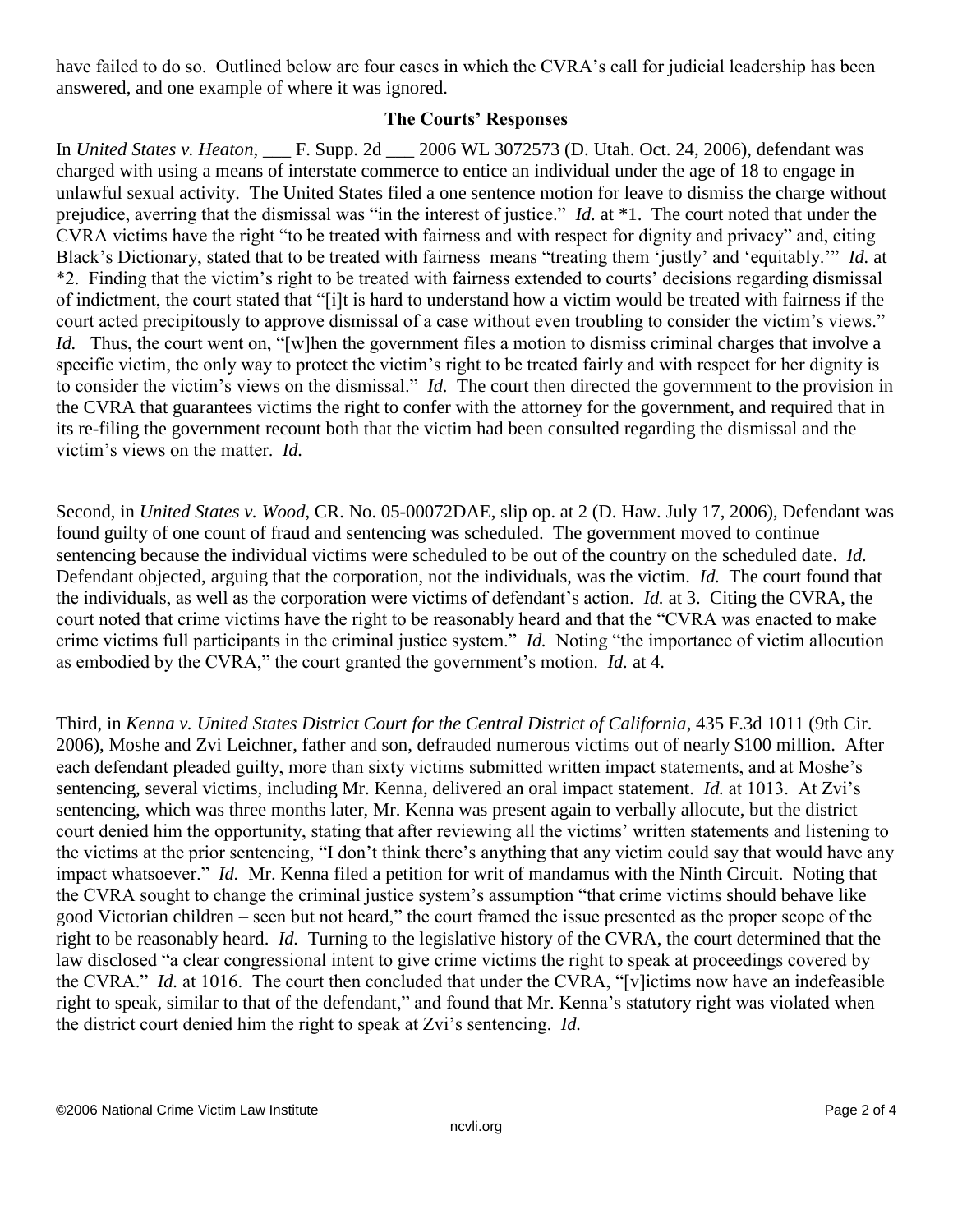Finally, in *United States v. Degenhardt*, 405 F. Supp. 2d 1341 (D. Utah 2005), defendant pleaded guilty to committing fraudulent interstate transactions, and the defendant and government agreed to a sentence of six months of home confinement, payment of at least \$2.4 million in restitution, and such additional amounts of payment as the court might determine. Prior to the sentencing hearing, the government advised the court that several victims would be present and wanted to allocute. *Id.* at 1342. The court initially noted that "[p]erhaps [it] could duck the question [of the scope of this allocution] because . . . [a] strong argument can be made that courts have discretion to hear at sentencing from any person who might provide useful information." *Id.* at 1343. Importantly, however, the court stated that "treating victim allocution as a mere discretionary matter for the courts would leave questions open for debate in future cases," and that "victims deserve to know" the scope of their right. *Id.* Thus, heeding Congress' call, the court concluded that the CVRA gives the right to be heard to all crime victims. The court then held that the right to be heard is the mandatory right of the victim to personally address the court and make an in-court statement, and that this right is not subject to the court's discretion. *Id.* at 1349.

In contrast to the four cases discussed above stands *United States v. Holland*, 380 F. Supp. 2d 1264 (N.D. Ala. 2005). In *Holland*, the Government moved to dismiss a petition filed by *pro se* petitioner, and subsequently amended by court appointed counsel, which attacked the restitution portion of a sentence entered pursuant to the Victim Witness Protection Act. The court held that it retained jurisdiction to alter the restitution obligation nine years after sentencing. In its conclusion, the court stated that if the victim "believes that . . . the new, mushy, 'feel good' statute with the grand title 'Crime Victims' Rights", abrogated [prior case law] by including among victims' 'rights', 'the right to full and timely restitution as provided by law, the [victim] may, of course, mount an appeal from the order." *Id.* at 1278. The court's curt dismissal of victims' rights led the court to fail to actively balance all of the participants' competing rights that were legitimately at issue in the case. When a court fails to adequately take into account all participants' legal rights and interests in a case, whether those rights attach to the defendant or to the victim, the outcome is a skewed legal analysis. Such failure represents a fundamental rejection of the call for judicial leadership.

# **The Time is Right for Federal Judicial Leadership**

Victims' rights today, be they codified in the CVRA or in state constitutional or statutory provisions, firmly establish that crime victims are legitimate participants in the criminal justice system. This is a fundamental shift in the way the system works.<sup>6</sup> The Crime Victims' Rights Movement has put in place many of the elements necessary for significant social change – grassroots support, constitutional and statutory law, support structures for litigation. Now it is time to call upon our judiciary to furnish the missing piece – judicial leadership. This call for judicial leadership is not about victims winning. It is about courts working to effectuate the fundamental purpose of the CVRA – rights-based participatory status of crime victims in the criminal justice system. It is about balancing the victims' rights against competing participants' rights so that the outcome is one which recognizes that all participants' rights – victims and defendants – are critical. This leadership is legally proper and absolutely necessary to advance social justice. As a movement we must demand that our courts heed the call.

\* Originally published in *NCVLI News* Fall/Winter 2006 edition.

1 *See, e.g.,* Charles R. Epp, THE RIGHTS REVOLUTION (1998); Gerald N. Rosenberg, THE HOLLOW HOPE: CAN COURTS BRING ABOUT SOCIAL CHANGE? (1991); Mark V. Tushnet, THE NAACP'S LEGAL STRATEGY AGAINST SEGREGATED EDUCATION, 1925-1950, (1987).

2 *Id.*